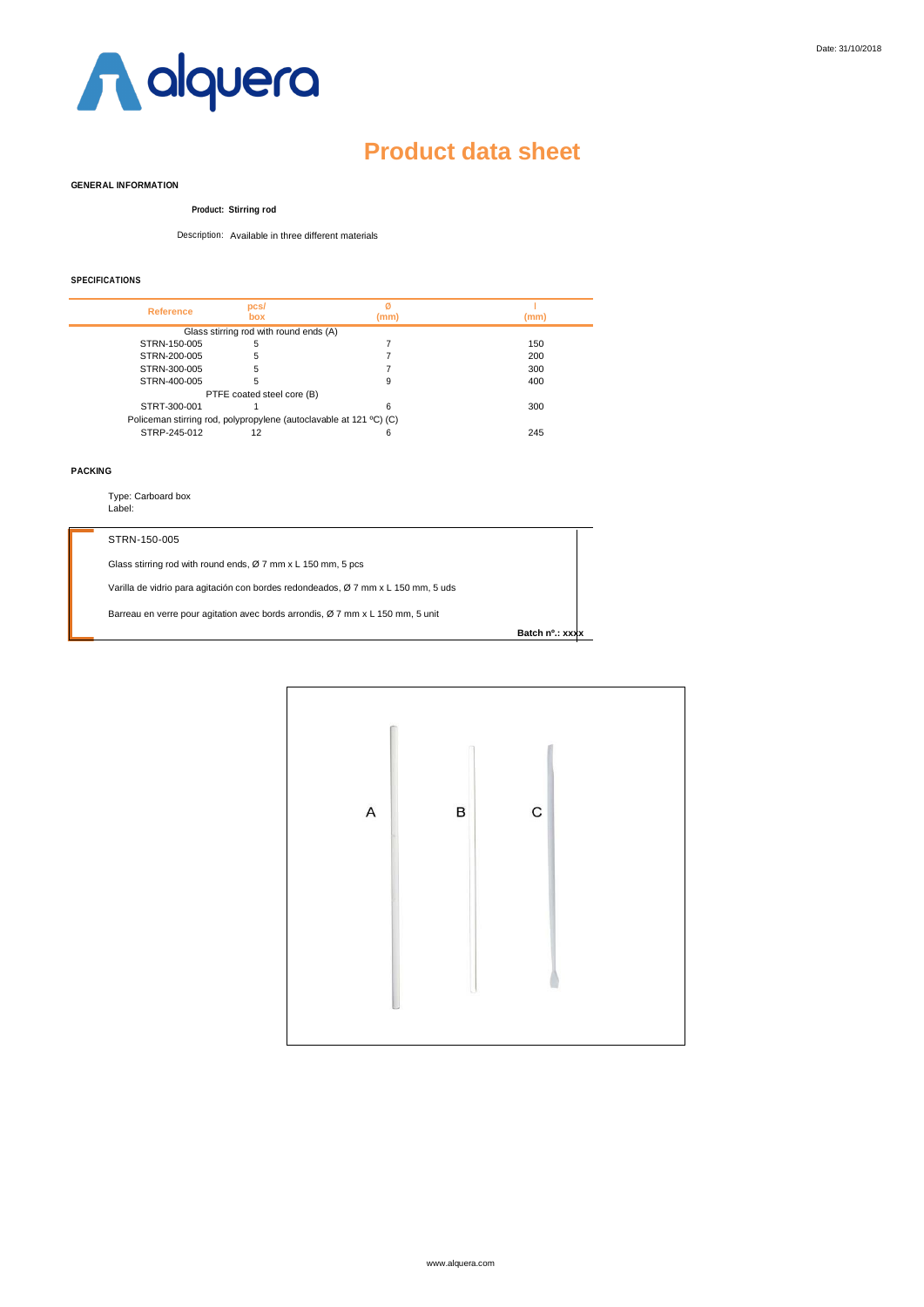

# **Ficha técnica de producto**

## **INFORMACIÓN GENERAL**

### **Producto: Varilla para agitación**

Descripción: Disponible en tres materiales distintos

## **ESPECIFICACIONES**

| Referencia   | uds/                                     |                                                           |      |  |
|--------------|------------------------------------------|-----------------------------------------------------------|------|--|
|              | caia                                     | (mm)                                                      | (mm) |  |
|              | De vidrio con las puntas redondeadas (A) |                                                           |      |  |
| STRN-150-005 | 5                                        |                                                           | 150  |  |
| STRN-200-005 | 5                                        |                                                           | 200  |  |
| STRN-300-005 | 5                                        |                                                           | 300  |  |
| STRN-400-005 |                                          |                                                           | 400  |  |
|              | De acero recubierto de PTFE (B)          |                                                           |      |  |
| STRT-300-001 |                                          | h                                                         | 300  |  |
|              |                                          | De polipropileno con espátula (autoclavable a 121 °C) (C) |      |  |
| STRP-245-012 | 12                                       |                                                           | 245  |  |

#### **EMBALAJE**

Tipo: Caja de cartón o plástico Etiqueta:

#### STRN-150-005

Glass stirring rod with round ends, Ø 7 mm x L 150 mm, 5 pcs

Varilla de vidrio para agitación con bordes redondeados, Ø 7 mm x L 150 mm, 5 uds

Barreau en verre pour agitation avec bords arrondis, Ø 7 mm x L 150 mm, 5 unit